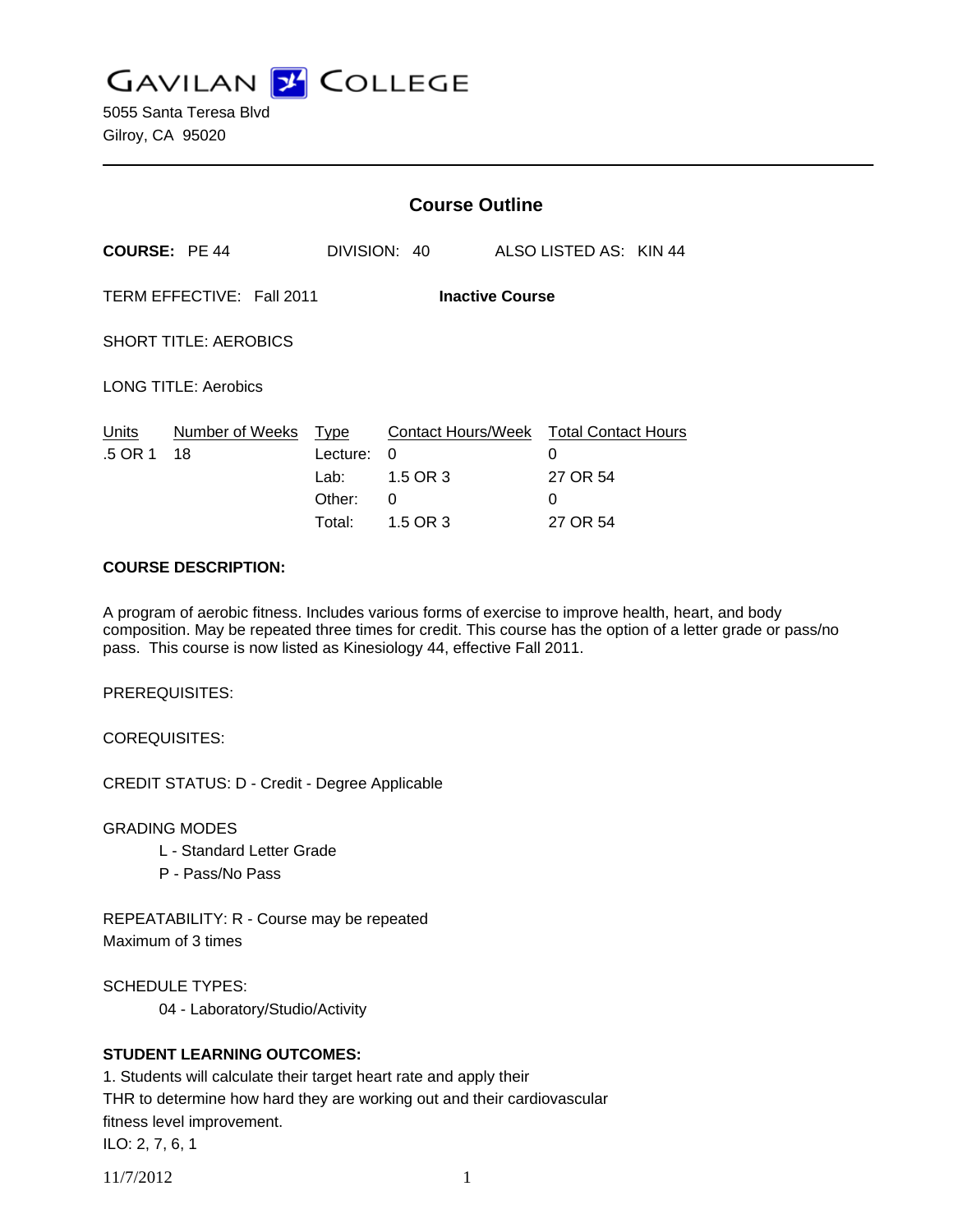Measure: written exam, demonstration 2. Students will explain the components that make up a complete fitness program and incorporate them in class workouts. ILO: 2, 7, 1, 4 Measure: written exam, oral exam, performance 3. Students will list and discuss the nutrients the body uses for energy and analyze how this relates to one's eating habits. ILO: 2, 1, 6, 4, 7 Measure: project (Food Diary), oral report 4. Students will identify at least two lifestyles changes which will help improve their physical and emotional well being and design goals which will help achieve those changes. ILO: 6, 7, 2, 1 Measure: project 5. Students will describe the three components (FIT) of a cardiovascular fitness program and apply them to class workouts. ILO: 2, 7, 1, 4 Measure: oral report, written exam, performance 6. Students will increase their aerobic capacity by participating in class workouts. ILO: 7, 6, 4 Measure: pre and post testing, performance

## **CONTENT, STUDENT PERFORMANCE OBJECTIVES, OUT-OF-CLASS ASSIGNMENTS**

Inactive Course: 11/08/2010

This course is now listed as Kinesiology 44, effective Fall 2011.

Curriculum Approval Date: 11/26/2007

Students who repeat this class will have the opportunity to improve their fitness level. This can be accomplished by using a variety of methods, such as: working at a higher THR, increasing the number of repetitions, and/or decreasing the amount of rest between each exercise. The students skills or proficiencies will be enhanced by supervised repetition and practice.

3 - 6 Hours

Orientation of course requirements. Safety factors and the benefits of a proper warm-up and cool-down will be discussed. Students will complete a personal health profile and take their resting heart rate. Information will be provided on how to calculate your target heart rate. Pre-test to determine their aerobic capacity. Begin warm-up routine, power walking and introduce some muscular strength training exercises.

SPO: Students will complete a personal health profile, be able to calculate their THR, and explain the benefits of a warm-up and cooldown.

### 3 - 6 Hours

The classes will include a warm-up, power walking, some exercises performed last class, as well as some new ones and a cool-down. Information will be provided on the components that make up a complete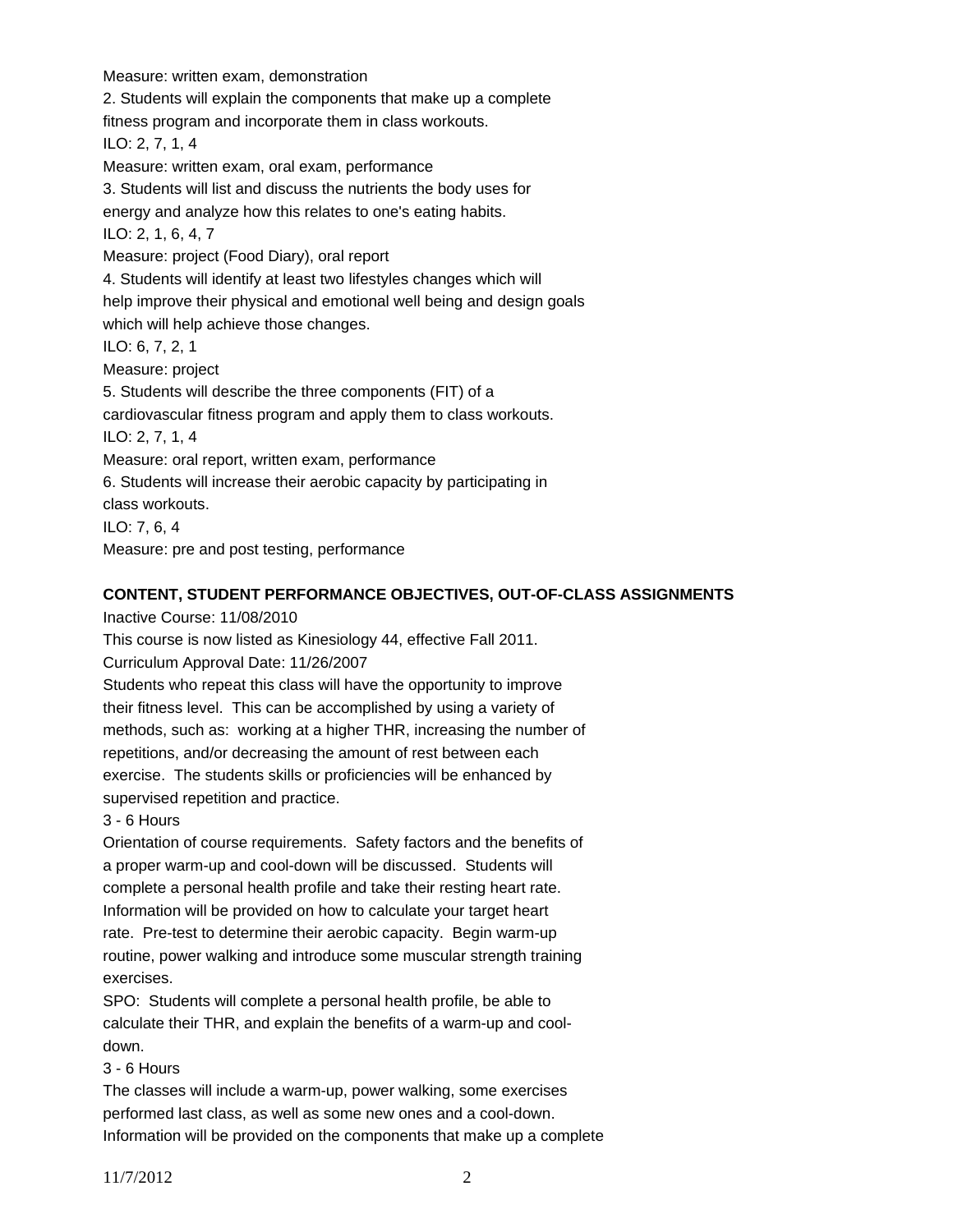fitness program. Presentation on the three components of a cardiovascular fitness program (FIT).

SPO: The students will demonstrate the components that make up a complete fitness program. They will describe what FIT stands for. 3 - 6 Hours

Classes will incorporate a warm-up, power walking, an exercise routine, and a cool- down. Exercises presented earlier will also be used. The use of hand weights will be introduced. A discussion on goal setting as it relates to lifestyle changes will be included as well as a presentation on body composition.

SPO: Each student will select two or three goals to work on throughout the class. They will participate in the exercises utilizing hand weights.

### 4.5 - 9 Hours

Classes will include a warm-up; power walking; exercises performed earlier, including the use of hand weights, and a cool-down. The use of bands will be introduced. The opportunity to have their body composition assessed will be provided. A mini-lecture on diets, including their pros and cons and fad diets will be presented. SPO: Students will complete a one week food diary. They will discuss the pros and cons of dieting and explain the effects fad diets have on the body.

10.5 - 21 Hours Class structure will include warm-up and power walking, followed by some type of exercises and then a cool-down. The exercises could include hand weights, muscular strength training, steps, bands, and exercise balls. The use of circuits, stations, videos, and/or mass calisthenics could be utilized. A mini-lecture on such topics as weight control, stress management, vitamins, minerals, nutrients, and/or eating disorders will be presented. Goal-setting, FIT, and THR will be reviewed.

SPO: Students will monitor their cardiovascular fitness progress through the use of their THR. They will participate in the minilecture discussions. Students will demonstrate various exercises using a training aid.

1.5 - 3 Hours

Post-testing to evaluate each student's aerobic capacity, which will help determine their improvement.

SPO: Each student will complete the post-testing.

2 Hours

Final.

Assignments are included in the course content.

# **METHODS OF INSTRUCTION:**

Demonstration, Discussion, Mini-lectures, Videos, Stations

# **METHODS OF EVALUATION:**

The types of writing assignments required: Other: Food journal

11/7/2012 3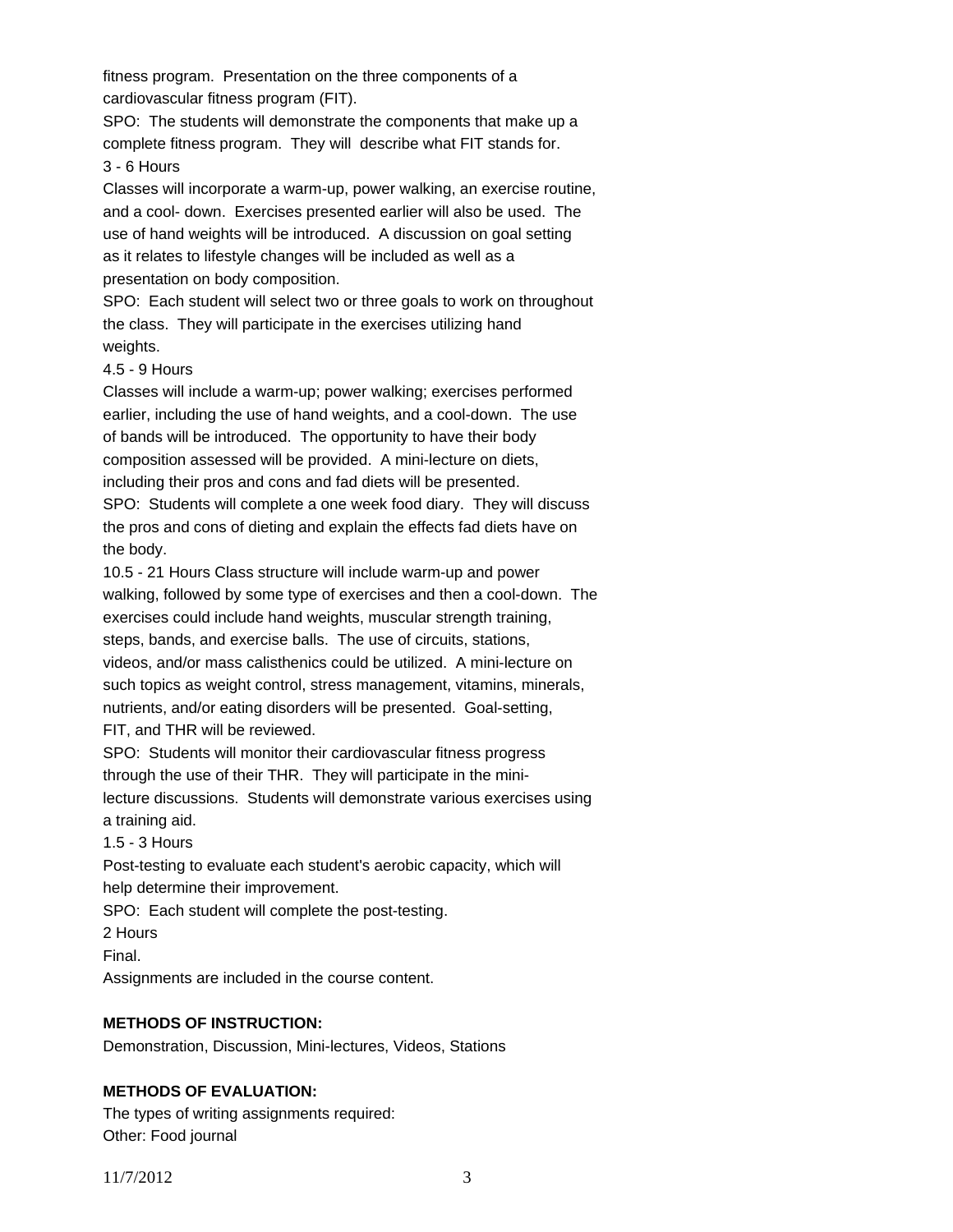The problem-solving assignments required: Other: Calculating THR and Body Fat Percentage The types of skill demonstrations required: Performance exams The types of objective examinations used in the course: Completion Other: l Other category: Requires student participation. The basis for assigning students grades in the course: Writing assignments: 5% - 15% Problem-solving demonstrations: 5% - 15% Skill demonstrations: 10% - 20% Objective examinations: 10% - 30% Other methods of evaluation: 50% - 60%

### **REPRESENTATIVE TEXTBOOKS:**

Aerobic Dance Away to Fitness, Mazzeo & Kisselle Fitness and Wellness, Frank D. Rosato Lifetime Fitness and Wellness, Melvin H. Williams

#### **ARTICULATION and CERTIFICATE INFORMATION**

 Transferable CSU, effective 200830 UC TRANSFER: Transferable UC, effective 200830 Associate Degree: GAV E1, effective 200830 CSU GE: CSU E1, effective 200830 IGETC: CSU TRANSFER:

### **SUPPLEMENTAL DATA:**

Basic Skills: N Classification: A Noncredit Category: Y Cooperative Education: Program Status: 1 Program Applicable Special Class Status: N CAN: CAN Sequence: CSU Crosswalk Course Department: PE CSU Crosswalk Course Number: 44 Prior to College Level: Y Non Credit Enhanced Funding: N Funding Agency Code: Y In-Service: N